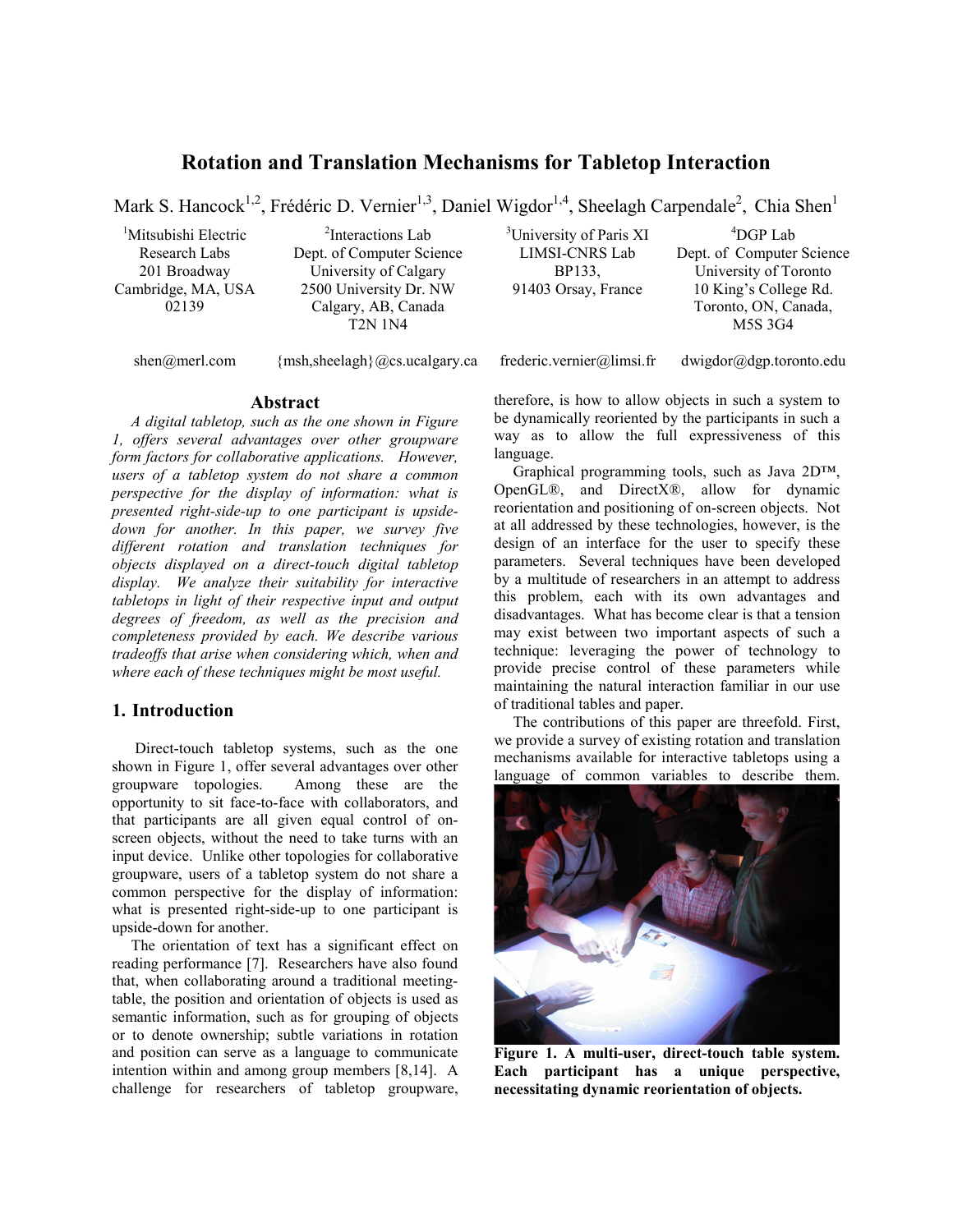Second, we provide a means to compare and contrast these various techniques through consideration of input to and output from these algorithms. Third, we provide a discussion of the strengths and weaknesses of each technique, as well as design considerations for future interactive tabletop designers.

## **2. Methods of Rotation & Translation**

In order to better compare the various methods of rotation and translation, we define several common variables. The following points are used as input to the algorithms used in the interaction techniques for rotation and/or translation of objects on a direct-touch input device (as illustrated in Figure 2):

- *T* the point of initial input contact (for multiple points of contact the notation  $T_1, T_2$ , etc. is used)
- *T'* the point at which the input contact is released (similarly,  $T<sub>1</sub>, T<sub>2</sub>$ , etc. are used)
- $O$  the center of the table (display)
- *C* the center of the object before it is moved and/or rotated
- *C'*  the center of the object after it has been moved and/or rotated

For ease of comparison, the properties of the different rotation and translation algorithms that are discussed in this section have been summarized in Table 1. The common properties of any rotation and/or translation algorithm are the *center of rotation* which is typically one of *T*, *O* or *C*, one or more *fixed points* on the object that remain independent of the rotation (i.e. points that only translate), and the *angle of rotation* (*θ*).



**Figure 2. Input parameters of rotation and translation. This diagram shows an example of translation.** This diagram shows an example of Figure 3. A widget to manually specify the desired translate-only motion.

|                              | Fixed<br>Point                                       | Center of<br>Rotation         | Angle of<br>Rotation |  |
|------------------------------|------------------------------------------------------|-------------------------------|----------------------|--|
| Independent<br>(Translation) | All points                                           | N/A                           | N/A                  |  |
| Independent<br>(Rotation)    | $C \rightarrow C$                                    | $\overline{C}$                | $\angle TCT$         |  |
| Automatic<br>(Continuous)    | $T \to T'$                                           | $\Omega$                      | $\angle TOT$         |  |
| Automatic<br>(Discrete)      | $T \to T'$                                           | $\Omega$                      | $\frac{2\pi}{n}$     |  |
| Integral<br>(RNT)            | $T \to T'$                                           | T                             | $\angle TCT$         |  |
| Two-point                    | $T_1 \rightarrow T_1$<br>or<br>$T_2 \rightarrow T$ , | $T_1, T_2,$<br>or<br>Midpoint | $\angle T, T', T'$   |  |

|  | Table 1. Comparison of the various rotation and |  |  |  |
|--|-------------------------------------------------|--|--|--|
|  | translation methods.                            |  |  |  |

### **2.1. Explicit Specification**

Users can invoke an explicit command to perform either a relative change in or absolute specification of position and orientation. For tabletops, Wu and Balakrishnan [19] demonstrate the use of a rotation widget, using a two-point gesture with the thumb and index finger, with which a user can adjust an object's orientation by manipulating the three digits of the rotation angle (see Figure 3).

In general, users can provide this explicit command through a variety of input techniques, including menu selections, gestures, and the use of keyboards or numeric keypads. This method is typical in many drawing application, Users can provide this explicit command through a variety of input techniques, including menu selections, gestures, and the use of



**orientation of an on-screen object ([19]).**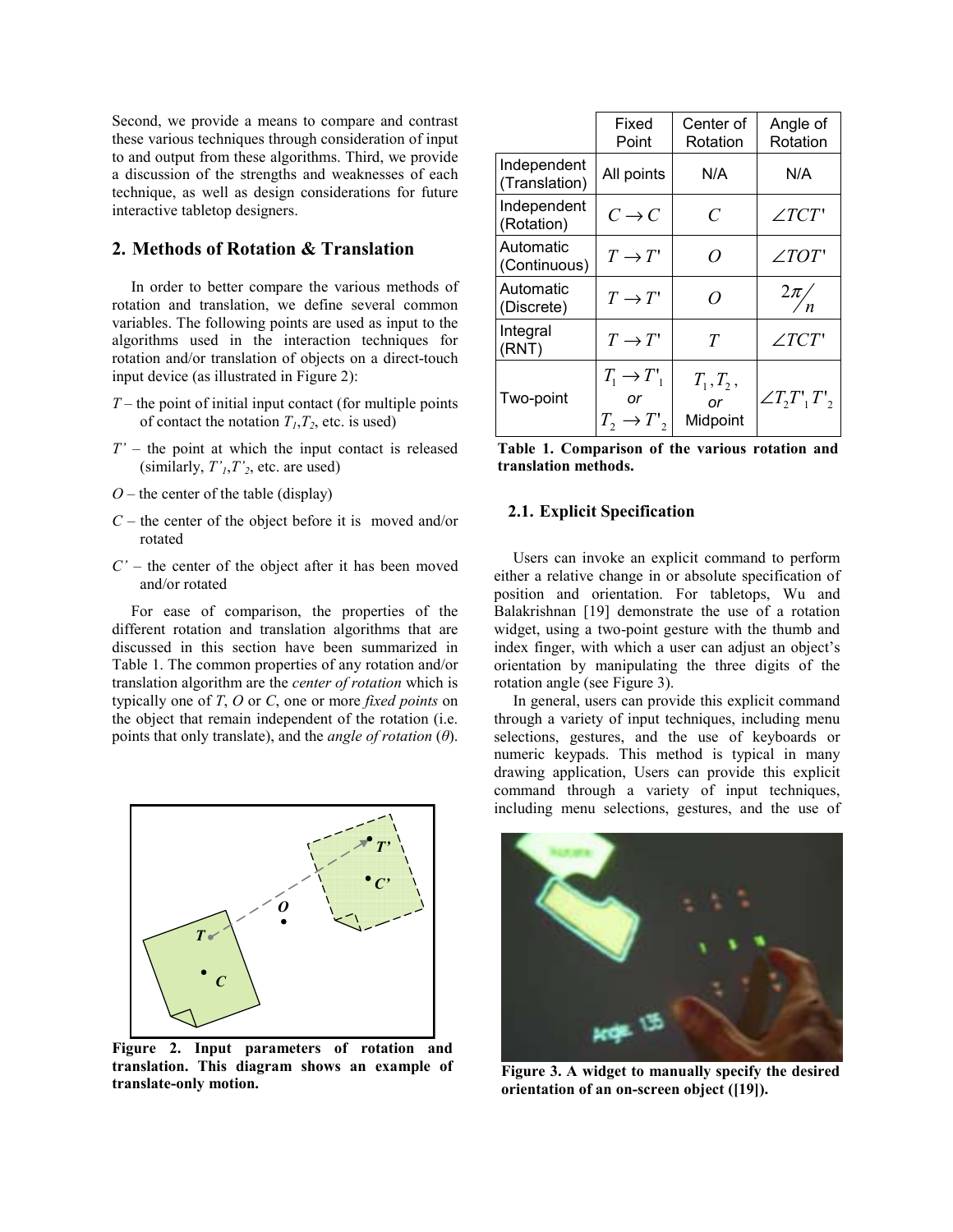

**Figure 4. The most commonly used method of rotation is an independent rotation that occurs when the initial contact point (***T***) is within a specified area. The rotation is performed about the center,** *C***, at the angle**  $\theta$ **.** 

keyboards or numeric keypads. This method is typical in many drawing application, including Microsoft© Paint and the Gnu Image Manipulation Program (GIMP).

#### **2.2. Independent Rotation & Translation**

Another method to control the rotation and translation of an object on the screen is to provide designated areas within which the user can control either rotation or translation. Thus, if *T* is inside a translation-only area, the object is translated by the difference between *T* and *T'* and if *T* is inside a rotation-only area, the object is rotated about *C* by the angle  $\theta$ , formed by *T*, *C*, and *T'* (see Figure 4). Note that the dedicated area can be the entire object, in which case rotation vs. translation can be specified via a mode. This method is used in many graphics applications for the desktop computer, such as GIMP, Microsoft Powerpoint®, and 3D Studio  $Max@<sup>1</sup>$  and in many tabletop display systems [11,12,13].

#### **2.3. Automatic Orientation**

Rotation and translation can be combined into one motion. One method of combination is to automatically rotate the object to face a system-determined direction as it is moved. The system can determine the direction of rotation based on location of other objects on the screen, such as snapping [1], or based on the location of the users at the table.

The location of the users can be obtained either automatically [2] or (more simply) based on the assumption that the user is at the outside border of the table [11,16]. With the latter assumption, the system can automatically orient an object so that its top always faces the center of the table (*O*) and its bottom faces the outside border of the table, therefore it is readable by a user at that particular border (see Figures 5 and 6). This orientation is easily calculated from the angle component of an object's position in polar coordinates. Because of this simplicity, the resulting interaction is predictable and may, therefore, be understandable to users. However, this simplicity has the consequence that not all rotation/position combinations can be achieved (e.g., only polar translations). Therefore when the underlying assumption is violated (e.g., a user at a far edge desires readability of an object without translating it), this technique will need to be augmented with some other mechanism, such as rotation-only corners, in order to provide arbitrary object orientations.

Many variations of this table-centric technique have been investigated [3,11,16]. In a *continuous* variation, the object is rotated about  $O$  by the angle  $\theta$ , formed by *T*, *O*, and *T'* and translated along the axis *OT'* by the difference between  $|OT|$  and  $|OT'|$ . Thus, the point *T* is a fixed point on the object and is translated to point *T'* (see Figure 5).

In a *discrete* variation, the interaction is similar, except that the rotation occurs when (and only when) the object is moved across a predefined boundary. It is simplest when these boundaries are straight lines from the center (*O*) to an edge of the table and occur at regular intervals. This regular setting can be expressed mathematically as:



**Figure 5. In** *continuous* **automatic rotation, the object is translated so that the initial touch point,** *T***, is moved to the new touch point,** *T'***, but the angle of rotation is relative to the center of the table,** *O***.** 

<sup>&</sup>lt;sup>1</sup> In 3D Studio Max, this mechanism is further separated into rotation/translation in separate planes in three dimensions.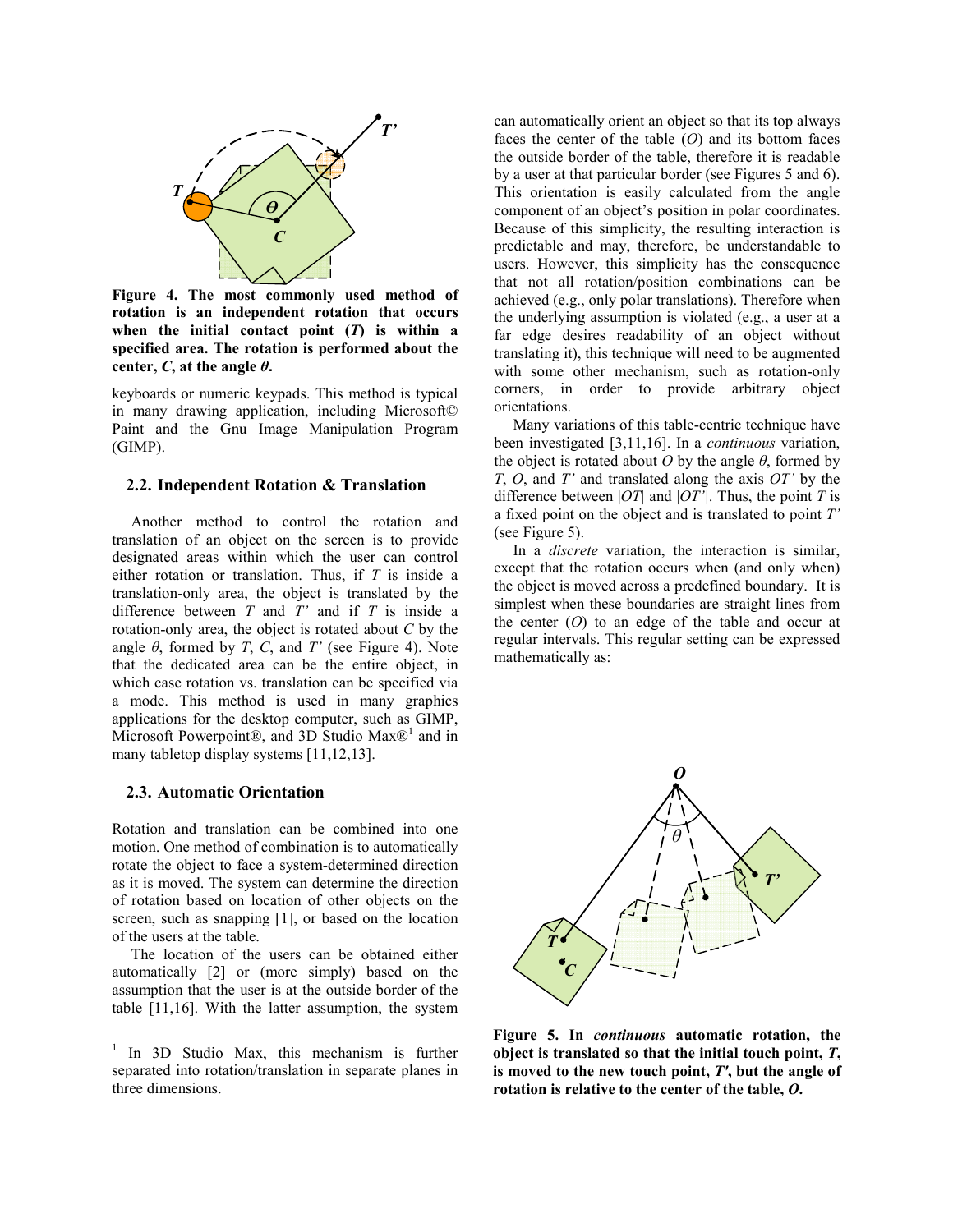

**Figure 6.** *C* **can be used as a fixed point, which works nicely for movement far from** *O* **(left), however, a problem occurs when the distance between** *T* **and** *C* **is less than the distance between** *T'* **and** *O* **(right). This problem can be solved by relaxing the constraint that** *T* **remain under the user's finger, or by initially snapping** *C* **to** *T* **when the movement starts.** 

$$
\theta = \begin{cases}\n-\frac{2\pi}{n}, & \text{if left boundary crossed} \\
0, & \text{if no boundary crossed} \\
\frac{2\pi}{n}, & \text{if right boundary crossed}\n\end{cases}
$$

where *n* is the number of boundaries.

For example, if  $n=4$ , then an object facing an outer edge of a four-sided table will rotate by 90º when it approaches an adjacent edge of the table to face the new edge. Transitions across the boundary can be made smooth through animation. This method is also referred to as Table For 2, Table For 4, or Table For N [11].

With all table-centric techniques, the interaction is somewhat problematic when *T* is close to *O*, since large changes can occur suddenly. To prevent these large changes, *C* and *C'* can be used in place of *T* and *T'*. However, this requires either relaxing the condition that  $T$  remain fixed, or initially snapping  $T$  to  $C$  when the interaction begins in order to prevent undefined behavior when *O* is within the triangle *TCT'* (see Figure 6).

#### **2.4. Integral Rotation & Translation**

Another way to combine rotation and translation is to use a physically-based model to simulate integrated rotation and translation that occurs with real paper on the surface of a table. Kruger et al. [9], Mitchell [10] and Beaudouin-Lafon [1] present different techniques of integrated translation and rotation that introduce a frictional element to the movement of objects on the tabletop display. The methods used by Kruger et al. and Beaudouin-Lafon., named RNT (Rotate N' Translate) in the former, are mathematically

equivalent. In both RNT and Mitchell's methods, the amount of rotation is relative to the component of motion *TT'* that is perpendicular to *CT*. Both methods also have the property that if *TT'* is in the same direction as *CT*, then the object is translated and not rotated. These two methods differ in that the former method causes a 180º rotation when *TT'* is in the opposite direction as *CT*, but the latter causes no rotation.

More specifically, the RNT algorithm causes a translation by the difference between *T* and *T'* and a rotation about *T* by the angle  $\theta$ , formed by *T*, *C*, and *T'* (see Figure 7). This algorithm is executed at each frame of motion, thus two identical paths can result in different rotations depending on the frame rate and/or speed of motion.

#### **2.5. Two-Point Rotation & Translation**

Rotation and translation can also be integrated using two points of contact. The translation can be



**Figure 7. The RNT algorithm uses a physicallybased model to calculate the rotation at each frame. The object acts as if a force of friction is being applied opposite the direction of movement.**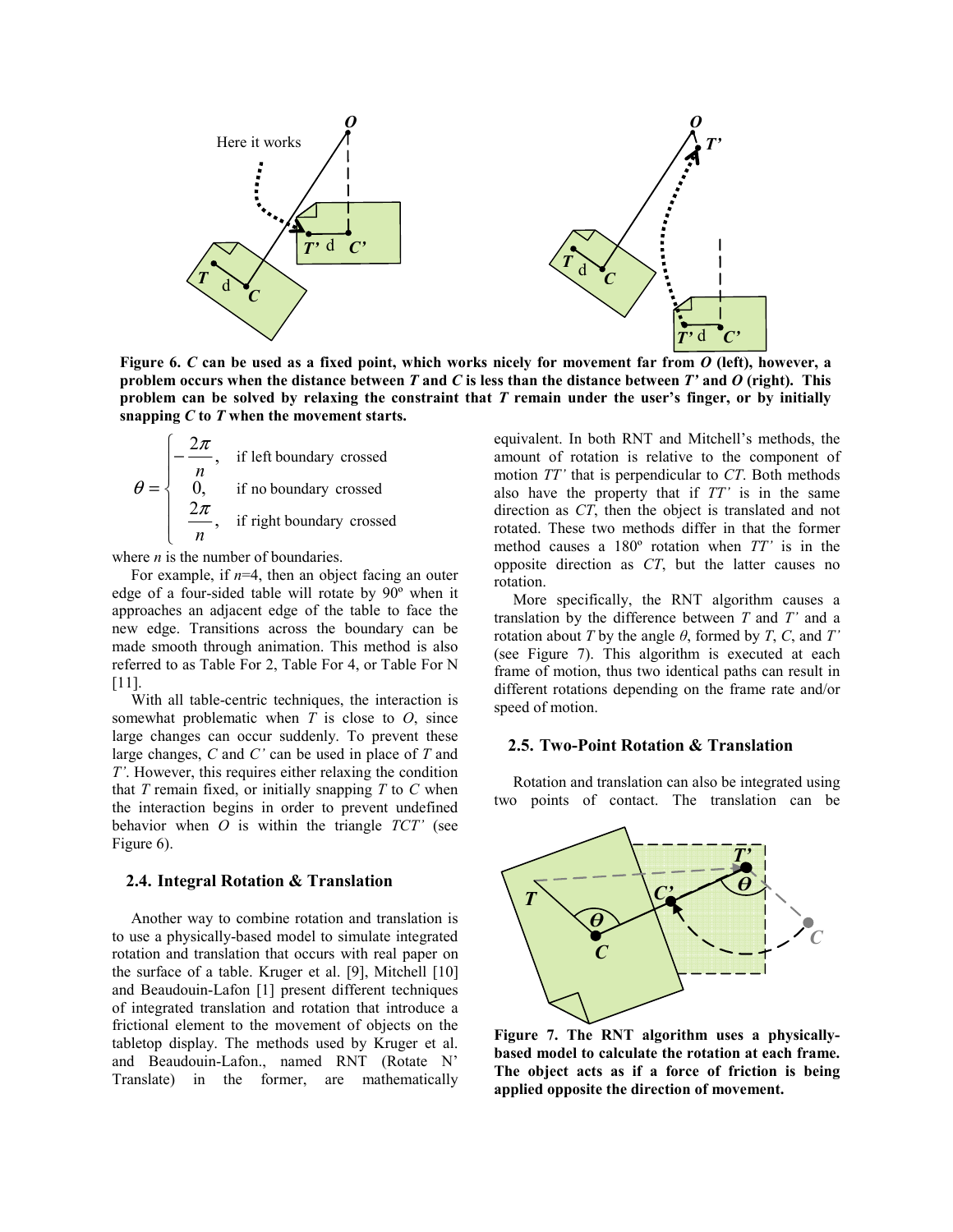

**Figure 8. In two-point rotation, the first contact**  point,  $T<sub>1</sub>$ , is used both as the center of rotation and **as a fixed point in translation. The object is rotated based on the angle**  $\angle T_2 T_1 T_2$ .

determined exclusively by the difference between  $T_1$ and  $T'_1$  for the first point of contact and the object can be rotated about  $T'_1$  by the angle  $\theta$ , formed by  $T_2$ ,  $T'_1$ , and *T'2* (see Figure 8). This second point of contact can also be used to simultaneously resize the object [2] by a scale factor of  $|T'_1T'_2|$ : $|T_1T_2|$ . If this scaling is not done, however, the user must maintain a constant distance between  $T_1$  and  $T_2$  in order to maintain the constancy of the second touch point. Maintaining a constant distance between the points while moving is more difficult on a tabletop display than with paper, since there is no physical tension between the fingers to help maintain their relative positions. Alternative fixed points can be used along  $T_1T_2$  (this mid-point is a likely candidate), or priority can be given to one of the two fingers (see Table 1), but these all have a similar disadvantage.

#### **3. Comparisons and Design Guidelines**

To compare the various techniques, it is useful to consider the degrees of freedom (DOF) of input and output (see Table 2). For input, *explicit specification* uses 1DOF, *independent rotation & translation*, *automatic orientation* and *integral rotation & translation* all use 2DOF, and *two-point rotation & translation* uses 4DOF. For output, *explicit specification* and *independent rotation* use 1DOF, *automatic orientation* and *independent translation* use 2DOF, *integral rotation & translation* uses 3DOF, and *two-point rotation & translation* uses 3 or 4 DOF.

Consideration of the mapping between input DOF and output DOF is illustrative. The one-to-one mapping in independent translation provides a clear mental mapping for the user. However, in independent rotation, the projection of two dimensions onto one may be confusing (e.g., why wouldn't the point of contact remain under a user's finger?). The one-to-one mapping for automatic orientation alleviates this confusion, however, the technique is limited to 2DOF output and so is incapable of certain position/angle combinations (as is translation-only). Integral rotation and translation provides a method of specifying all 3DOF from 2DOF input, and so can specify an arbitrary position/angle combination with one motion in two dimensions. However, because of the increase in dimension, some other variable, such as direction of motion must be used, and thus the technique is dependent on change in this variable over time (i.e. speed of motion). The mapping of 4DOF to 3DOF in two-point interaction suffers the same problem as independent rotation (e.g., why doesn't the second point of contact remain under the user's finger?) and is only alleviated by mapping the fourth dimension to another variable (e.g. size).

A change in DOF between input and output can be both beneficial and costly, depending on the intended goal of the interaction. When the DOF of output are no more than the DOF of input, it may be easier for the user to precisely specify the output parameters. However, increasing the DOF of output may provide a means to perform a complex task in one motion, thus providing a more quick and natural interaction.

#### **3.1. Coordination and Communication**

Studies [14] have shown that users tend to use the orientation of objects to communicate to other users in a co-located environment. Subtle changes in rotation of an object can indicate a user's intention to share information, to indicate territoriality, or to invite participation. In this sense, the position and angle of an

|                                               | Input                | Output                         |  |
|-----------------------------------------------|----------------------|--------------------------------|--|
| Explicit<br>Specification                     | x or y or $\theta$   | x or y or $\theta$             |  |
| Independent<br>Rotation                       | $x$ and $y$          | θ                              |  |
| Independent Translation                       | $x$ and $y$          | $x$ and $y$                    |  |
| Automatic (table-centric)<br>Orientation      | $x$ and $y$          | r and $\theta$                 |  |
| Integral<br><b>Rotation &amp; Translation</b> | $x$ and $y$          | x, y, and $\theta$             |  |
| <b>Two-Point</b><br>Rotation & Translation    | $x_1, y_1, x_2, y_2$ | $x, y, \theta$ , and<br>(size) |  |

**Table 2. Degrees of freedom of input and output for each rotation & translation technique.** *x* **and** *y* **are the two coordinates of** *T***, with subscripts to identify multiple touch point, as before.**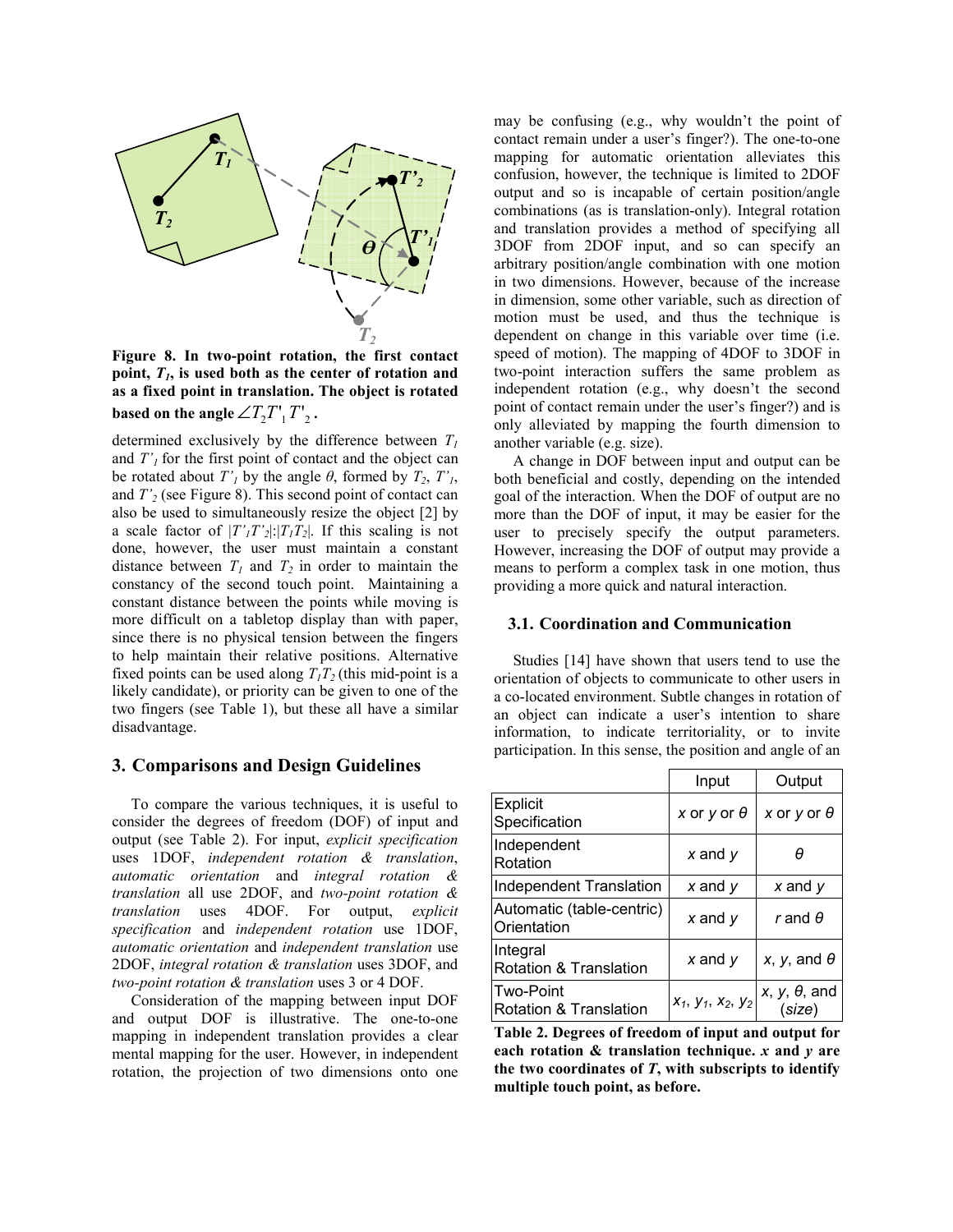object together serve as a type of language or form of expression between group members. In order to facilitate this communication, an interaction technique must be natural enough so as not to interfere with this intention. Thus, if the intention of the interaction is to provide a natural mechanism for the expression of this language, the designer should choose a technique that supports 3DOF of output, even when only 2DOF of input are available.

Furthermore, it has been shown that rotation and translation are perceived as integral and not separable in the human mind [5, 17], and so it is appropriate to use an integral technique, such as RNT or two-point interaction, to support this expectation.

#### **3.2. Consistency**

Although integral techniques provide a mechanism consistent with the human mental model, providing a higher DOF of output than input introduces a problem of consistency. Such a technique must use some other variable to determine the extra output variable and so the input DOF alone does not determine the output. For instance, the RNT technique has the property that two paths that have the same start and end points may not have the same resulting position and angle. When the output DOF is no more than the input DOF, the input parameters completely specify the position and/or orientation of an object. For example, when using automatic table-centric orientation, no matter what path a user moves a document, the final position will indicate the translation and rotation based on the polar coordinates (*r* and *θ*) of the object.

### **3.3. Completeness**

By providing the user with a mechanism to rotate and translate an object, it is desirable that any position and angle be obtainable. The DOF indicate whether or not all possibilities can be achieved in one motion. Techniques with 3DOF output, such as RNT and twopoint rotation and translation, provide completeness with one interaction motion. Techniques with 2DOF or less of output must be combined with another technique to provide the other DOF, such as automatic orientation and independent rotation and translation.

### **3.4. GUI Integration**

In a traditional desktop graphical user interface (GUI), windows, icons, menus and pointers (WIMP) are typically constrained to a single angle, due to the use of a vertical display. Thus, these objects are easily manipulated using a translation-only interaction technique, with 2DOF input and output. Because the interaction is uniquely specified by its input DOF, an application can limit the interaction to a limited portion of an object, such as the title bar. Use of this visually maintained mode (when the mouse cursor is over the title bar) allows for other modes of interaction, such as text selection or navigation control, in the remaining portion of an object.

The use of visually maintained modes in a tabletop display environment can also be made possible. However, like in desktop interfaces, it is beneficial to use a technique that matches the input DOF to the output DOF. The automatic table-centric orientation provides a good alternative to the translate-only mechanism in desktop applications for a tabletop display. Because it maps 2DOF onto 2DOF, the title bar of an object can easily be used to provide a mechanism of rotation and translation on a table.

Using a higher DOF of output than input requires a larger portion of the object to be dedicated to rotation and translation. For example, RNT requires the use of the entire boundary to specify an arbitrary rotation and translation. Using a lower DOF of output than input makes it difficult to constrain the interaction within a small area. For example, using rotation-only corners or two-point rotation and translation allows one of the points of contact to exit the designated area during the operation.

### **3.5. The Role of Snapping**

Snapping of objects can be thought of as a reduction in DOF from input to output. Thus, independent rotation and two-point rotation and translation (without resizing) can be considered a form of snapping. However, snapping can also be integrated into any of the other techniques. For example, when an object is moved to the edge of the table, the motion can be constrained so that the object only moves in 1DOF along that edge.

This reduction in DOF can be beneficial in the support of precise interaction. Much like a ruler can facilitate the straightness of line drawing, snapping can be used to specify precise interactions in many ways on a tabletop display.

Snapping of objects to an unseen grid, or to one another, is a common technique for helping to align objects in an application. In [1], objects are made to snap orientationally, and in [4] 3D objects can be made to snap to one another both orientationally and positionally. This snapping behavior simplifies the task of aligning objects to one another, or to some absolute grid, either of which may be appropriate for any given application.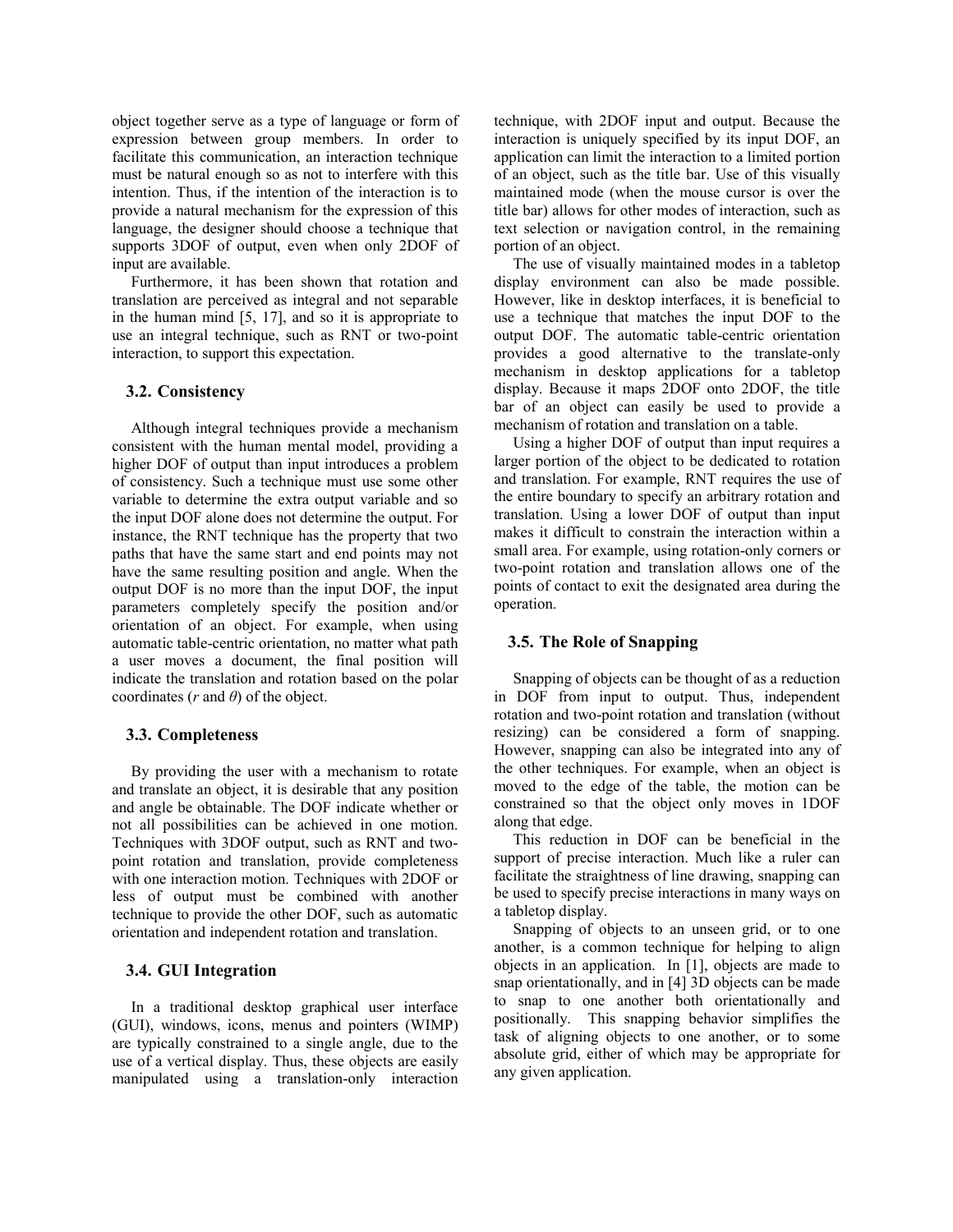There are several types of snapping which might be included in a system that implements any of the techniques we have described:

- Snap to a polar-grid
- Snap to a rectilinear grid; or
- Snap objects to one another

In all cases, the snapping may constitute a snap of position, orientation, or both.

## **4. Concluding Remarks and Future Work**

Ideally, tabletop display interfaces should support ease of interaction, communication, coordination, consistency, completeness, GUI integration, and precise snapping. However, it seems clear that no one interaction technique is suitable for all applications. For instance, when users are performing highly collaborative work and must coordinate their actions, it is important to support natural interactions. In this case, it may be best to use an interaction technique such as RNT or automatic orientation (depending on the type of collaborative activities and whether GUI integration is required). On the other hand, when a group (perhaps the same one) is performing precise actions, such as final touches, it may be best to use more precise techniques, such as independent rotation and translation together with snapping.

Because coordination requires a high DOF output while precise interaction requires a reduction in DOF output, these may be conflicting design goals. However, users may need the freedom of natural interaction to allow for easy communication around the table, but the accuracy of precise interaction to complete a task. For instance, in a group of users performing a layout task for a newspaper, one user may wish to discuss the use of a photograph with her colleague by turning the photograph toward him. Once they agree on its inclusion, she may then want to align it within its corresponding text, parallel to the edge of the current layout. Thus, the appropriate choice of rotation and translation algorithm may be a mixture of those suggested in this paper, one for the natural communication task and the other for the precise alignment task. The consideration of seamless transition between the techniques would be essential to any successful design choice.

We suggest that the challenge for future designers of tabletop interfaces is not to make any one particular choice of which interaction technique to include in their application, but rather how to provide a seamless transition between and amongst appropriate techniques.

In this paper, we have analyzed in depth the properties of five existing document rotation and translation techniques, and presented a set of comparative design guidelines. In an effort to fully understand the naturalness and ease of use of these interaction techniques, we have also implemented a subset of these techniques, namely the automatic orientation augmented with independent orientation and translation schemes, as well as a separate RNT, within the ongoing DiamondSpin toolkit [11].

At present, we are continuing the user evaluation of some of the rotation and translation techniques, in order to evaluate their true interaction experience to the users, as well as their performance implications, compared with their theoretical properties presented in this paper. Our initial findings in [3] suggest that a more objectively precise technique may not match the more qualitative ratings of user preference as each technique induces a different "feel" to the user. This different feel can be expressed in terms of *interaction fluidity*, *learnability* of how a technique behaves under the user's touch, and the perceived *naturalness* of a particular technique. This is consistent with findings in [9] which suggest that a user's perception of precision may be related to the time spent completing the interaction, thus causing natural techniques to, deceptively, seem less precise. Further studies are required to obtain a comprehensive understanding of the implications of these tabletop rotation and translation techniques.

Multi-user collaborative interactive tabletop displays are still in their infancy. Thus, applications for digital tabletops are still evolving, and it is of utmost importance to systematically study the implications of the interaction techniques we bring to bear within this young field. The work presented in this paper is intended to contribute to our collective knowledge and to aid in the design of usable computationally augmented tabletops.

## **5. References**

[1] Beaudouin-Lafon M. (2001) 'Novel Interaction Techniques for Overlapping Windows', Proceedings of the UIST'01 conference, ACM Press, pp. 153-154.

[2] Fitzmaurice, G. W., Balakrishnan, R., Kurtenbach, G., and Buxton, W. (1999) 'An exploration into supporting artwork orientation in the user interface', In Proceedings of ACM CHI'99 Conference on Human Factors in Computing Systems, pp. 167–174.

[3] Forlines, C., Shen, C., Vernier, F., Wu, M. (2005) 'Under My Finger: Human Factors in Pushing and Rotating Documents Across the Table**',** Tenth IFIP TC13 International Conference on Human-Computer Interaction (INTERACT 2005), (in press).